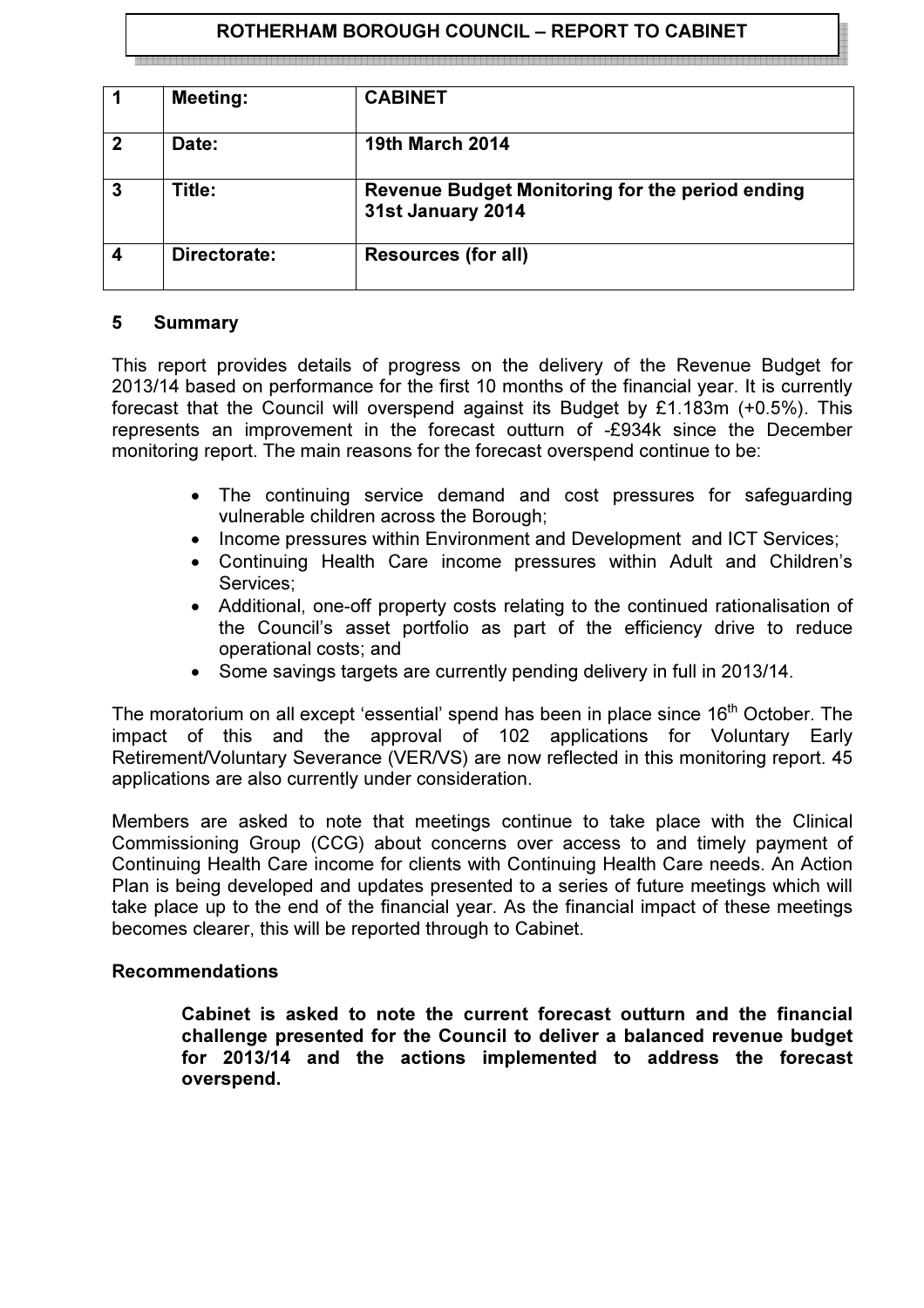## 7.1 Proposals and Details

This report presents details of spending against budget by Directorate covering the first 10 months of the 2013/14 financial year – April 2013 to January 2014 – and forecast costs and income to 31<sup>st</sup> March 2014.

Resources Services which are currently being matrix-managed by Environment & Development Services and Neighbourhood & Adult Services are included within these respective Directorates.

| <b>Directorate/Service</b>                            | Annual<br><b>Budget</b><br>2013/14 | <b>Projected</b><br><b>Outturn</b><br>2013/14 | <b>Variance</b><br>after Actions<br>(over(+)/under(-)<br>spend) |        |
|-------------------------------------------------------|------------------------------------|-----------------------------------------------|-----------------------------------------------------------------|--------|
|                                                       | £'000                              | £'000                                         | £'000                                                           | %      |
| Children & Young<br><b>People Services</b>            | 46,280                             | 47,404                                        | $+1,124$                                                        | $+2.4$ |
| <b>Environment and</b><br><b>Development Services</b> | 47,106                             | 47,555                                        | +449                                                            | $+1.0$ |
| Neighbourhoods & Adult<br><b>Services</b>             | 79,053                             | 79,177                                        | $+124$                                                          | $+0.2$ |
| <b>Resources</b>                                      | 10,577                             | 10,860                                        | $+283$                                                          | $+2.7$ |
| <b>Central Services</b>                               | 38,458                             | 37,661                                        | $-797$                                                          | $-2.1$ |
|                                                       |                                    |                                               |                                                                 |        |
| <b>TOTAL</b>                                          | 221,474                            | 222,657                                       | $+1,183$                                                        | $+0.5$ |
| <b>Housing Revenue</b><br>Account (HRA)               | 73,090                             | 71,023                                        | $-2,067$                                                        | $-2.8$ |

# 7.2 The Overall Position

 Appendix 1 to this report provides a detailed explanation of the key areas of forecast over / underspend by Directorate. The summarised position for each Directorate is described below.

#### Children & Young People's Directorate (+£1,124k forecast overspend)

The forecast overspend for Children's Services has improved (£128k) since the last report. (+£1.252m in the December monitoring report). The forecast overspend position is largely due to pressures within the Children & Families Safeguarding Service. The number of looked after children requiring placements at the end of January 2014 was 386, an increase of 14 since December but a reduction of 9 since the end of March 2013.

Pressures on budgets for provision of Out of Authority Residential placements (+£1.605m), remand placements (+£180k) and the provision of independent Foster Care placements (+£254k) are the main service pressures. Although the number of Looked After Children has fallen since March 2013 the cost of placements has increased as children are presenting with more complex needs. The service is looking at how they can find suitable, alternative, value for money placements to meet the needs of these young people.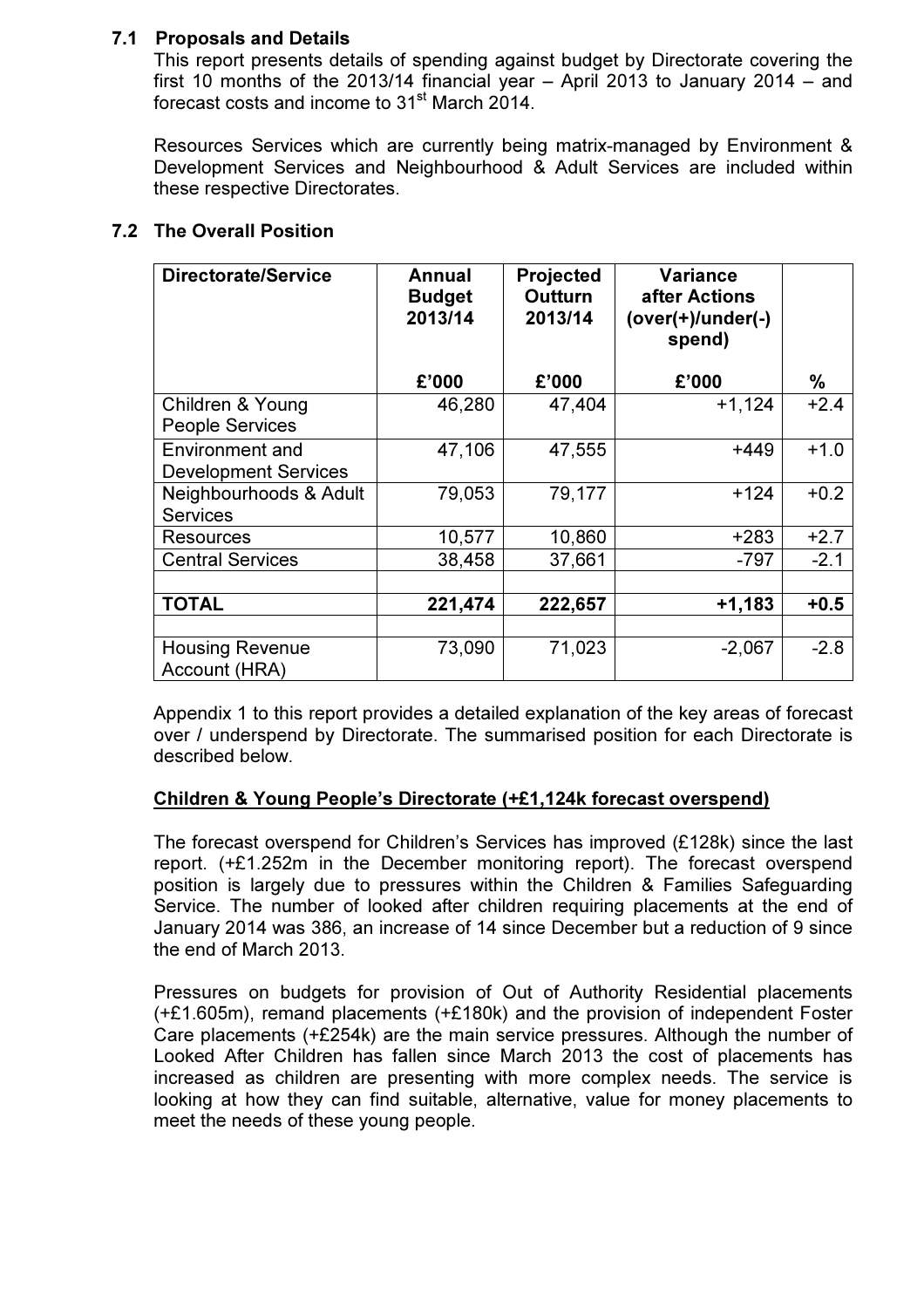The Fostering & Adoption is projecting to have 31 new adopters by the end of March 2014 which is 10 above the Invest to Save target and 13 above the number approved in 2012/13. The service is also projecting to be on target for the recruitment of new foster carers at a net gain of 21.

Forecast savings across other parts of the Directorate are helping to mitigate these key pressures. Details are shown in Appendix 1.

Children's Social Care services remain under pressure despite the services' proactive approach to drive down costs including:

- Continued operation and challenge by the Multi-Agency Support Panel
- Successful work undertaken by the Commissioning Team which has resulted in the commissioning and re-commissioning of service provider contracts with significant cost reductions/cost avoidance (£701k) to date in 2013/14.

#### Environment & Development Services including Internal Audit, Asset Management, Communications & Marketing and Policy & Planning (+£449k forecast overspend)

 The Directorate is currently forecasting an overspend of +£449k largely due to pressures in Customer Services (+£119k) and Planning and Regeneration (+£280k), Streetpride (+£51k), Communications (+£1k) and Audit & Asset Management (+£58k).The Business Unit is reporting an underspend of -£60k.

 The forecast overspend now includes a forecast overspend of £291k for the Winter Pressures budget. It should however be noted that in 2012/13 this budget overspent by £466k. Details of the forecast overspend are included in Appendix 1.

#### Neighbourhoods and Adult Services including Commissioning, Procurement, Performance & Quality and Cohesion and Public Health +£124k forecast overspend)

Overall the Directorate (including ring-fenced Public Health funded services) is forecasting an overspend of +£124k. Within this, Adult Services are forecasting an overspend (+£538k) and Neighbourhood services a forecast underspend of -£252k. Commissioning, Procurement, Performance & Quality and Cohesion services are forecasting a collective underspend of (-£162k). Key pressures include not achieving budgeted income levels for clients with continuing health care needs (£1.5m) and the delays in implementing the restructure within in- house residential care services.

There are also recurrent budget pressures on demand for Direct Payments (Older People, Physical & Sensory Disability clients), Older People's domiciliary care, and day care transport provision for clients with Learning Disabilities.

Public Health Services are currently forecasting a balanced outturn. (Ring-fenced funding).

The forecast position for Neighbourhoods and Adult Services is made up of a number of under and overspends, detailed in Appendix 1.

#### Resources Directorate (+£283k forecast overspend)

Overall the Directorate is forecasting an overspend of +£283k. This is largely in respect of income pressures in the ICT service (+£693k) significantly mitigated by forecast savings elsewhere in the Directorate – most notably in respect of HR &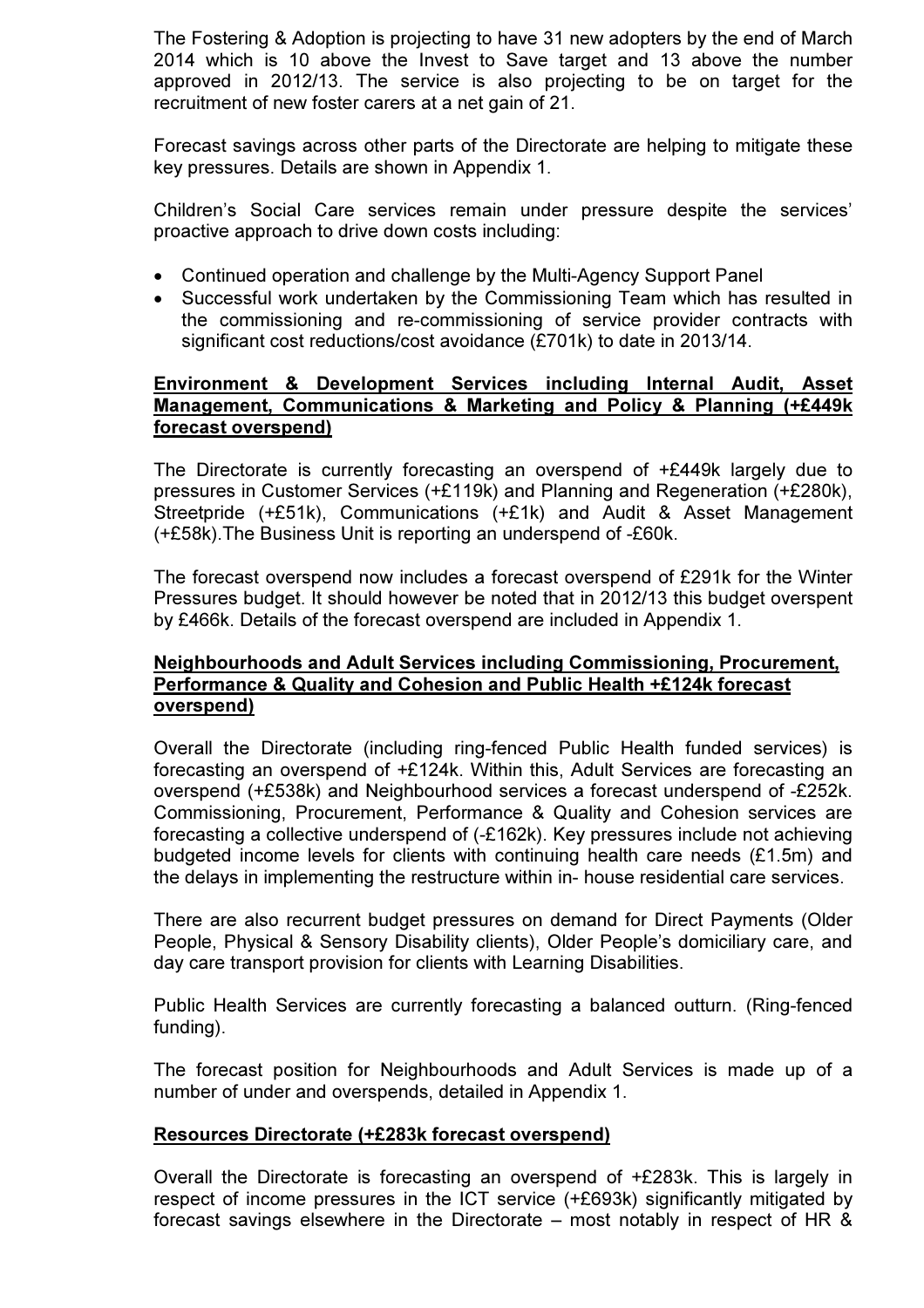Payroll reduced costs and increased income generation. The forecast position for Resources is made up of both forecast under and overspends, shown in Appendix 1.

## Central Services (-£797k forecast underspend)

In setting the 2013/14 Budget, the Council proposed a recurrent savings target of £300k in respect of renegotiating Staff Terms and Conditions. Options for progressing this saving have been considered and rejected by the Unions. This target currently remains undelivered.

When the 2012/13 budget was agreed it included a £2m savings target for Commissioning Savings. Currently £387k of that target remains to be delivered. Progress against delivery of this balance will be reported in future Cabinet budget monitoring reports.

There is currently a forecast pressure of +£374k on the Land Bank due to the need to keep vacant council owned properties secure until they are sold or demolished.

There is also a forecast pressure of £42k in respect of Statutory Costs (eg Planning Notices and key investigations).

As reported previously the unused Council Contingency Fund (-£600k) is available to mitigate budget pressures across the Council. Additionally, during the budget setting process for 2014/15 recurrent savings of £1.3m were identified in respect of revenue savings deliverable through the refinancing of capital spend originally funded by prudential borrowing. These savings are also available to support the Council in 2013/14.

## 7.3 Housing Revenue Account (HRA) (Forecast underspend -£2.067m)

The Housing Revenue Account is forecasting a reduction in the transfer from reserves compared with the agreed budget. The HRA had budgeted to use £2.599m from reserves but current forecasts only require £532k, a reduction of - £2.067m.

#### 7.4 Agency, Consultancy and Non-Contractual Overtime Costs

The forecast outturn position includes costs in respect of Agency staff, Consultancy and non-contractual overtime. Detailed below is the analysis by Directorate, including comparisons with 2012/13 financial year:

| <b>Directorate</b>                                      | <b>Outturn</b><br>2012/13 | <b>Cumulative</b><br>to Jan 2013 | <b>Cumulative</b><br>to Jan 2014 |  |
|---------------------------------------------------------|---------------------------|----------------------------------|----------------------------------|--|
|                                                         | £'000                     | £'000                            | £'000                            |  |
| Children & Young People's<br><b>Services</b>            | 546                       | 404                              | 694                              |  |
| Neighbourhoods & Adult<br><b>Services</b>               | 530                       | 307                              | 282                              |  |
| <b>Environment &amp; Development</b><br><b>Services</b> | 266                       | 171                              | 517                              |  |
| <b>Resources</b>                                        | 194                       | 170                              | 144                              |  |
| <b>TOTAL</b>                                            | 1,536                     | 1,052                            | 1,637                            |  |

#### Agency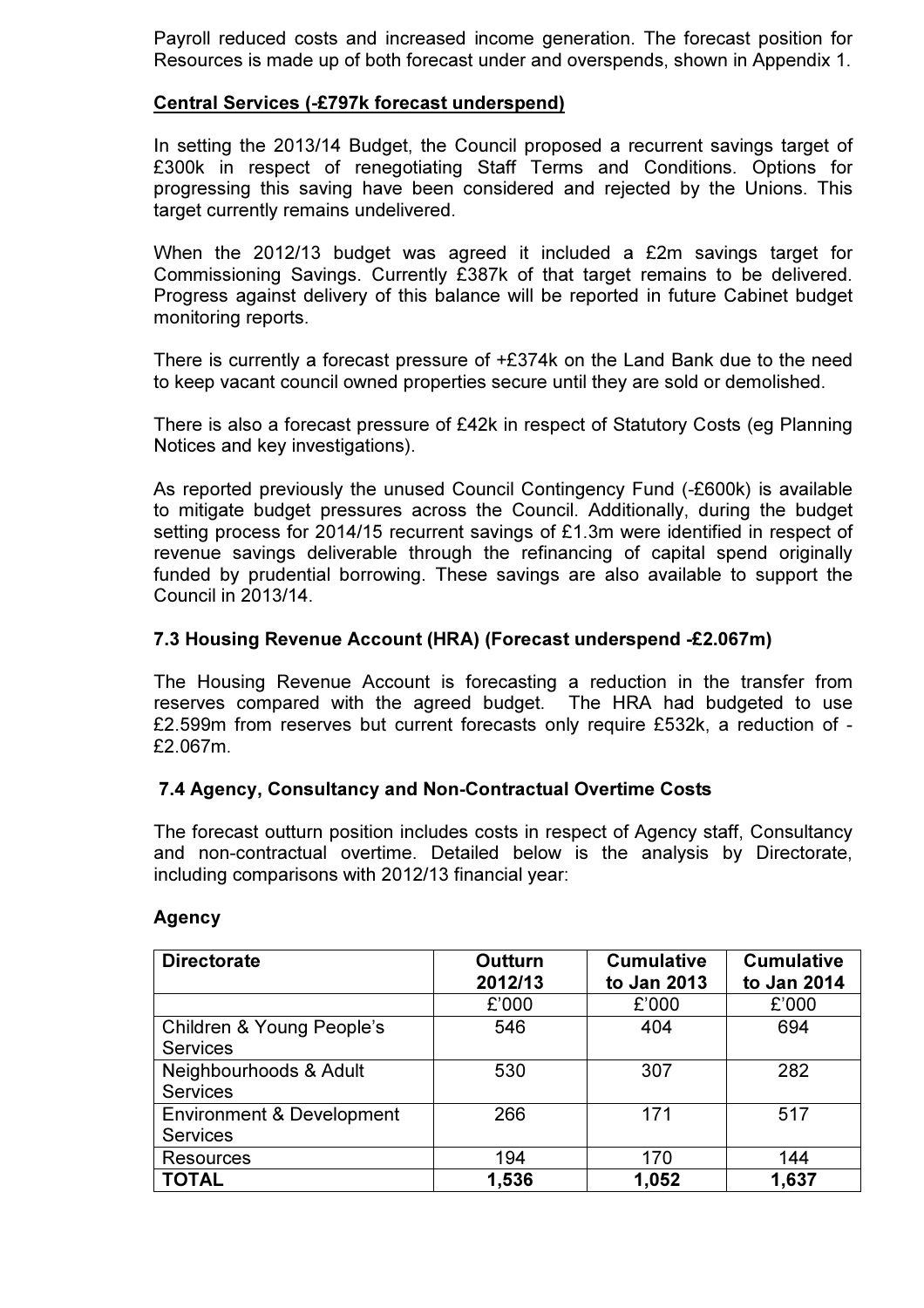Agency staff have in the main, been used as a temporary measure to help introduce more robust and sustainable reductions to the overall staff cost base. This has shown a more marked increase this year to date compared to last year as a result of meeting the demands of various reviews and restructures. These are being kept under close review. The Agency costs in the table above are significantly mitigated by budget savings from vacant posts.

Within Children's Services the increased agency costs during the year have been incurred as a result of the need to cover the Interim Director of Safeguarding, Children & Families post until permanent recruitment takes place; vacant social worker and team manager posts, and social work posts where staff are off sick or on maternity leave; and vacancies, sickness and maternity leave in residential care. The statutory responsibilities and performance and inspection regimes in children's social care mean that posts can only be left unfilled for short periods, and colleague cover for absence is not sustainable. Overall, sickness and turnover is at acceptable levels, below the council average.

Recruitment to the permanent Director post started in early January and interviews will be held early March. If a successful appointment is made, the earliest start date for the new Director is likely to be July 2014 due to notice periods.

All team manager posts were filled through recruitment in late 2013. However, the notice periods mean that start dates are up to four months after appointment. The Interim Team Manager for fostering left in early January, although this was forecast to last until February. The Team Manager for Fostering starts in late January. The Team Manager for Looked After Children starts in early March. This post is being covered by an Agency Manager at present.

Monthly recruitment of social workers has resulted in successful appointments; two vacancies were filled through the January recruitment, and February recruitment is under way. Two extra posts, over establishment, have been recruited to – these are peripatetic staff that can be used to provide cover for emergent gaps due to vacancy, sickness or maternity leave rather than using agency staff. One member of staff has transferred from the fostering team temporarily to fill a vacancy in the Looked After Children's Team from November to March 2014. There has been a reduction in the use of agency staff, but there is still a need for a small number of agency staff to cover sickness, maternity leave and the time between a social worker leaving and their replacement starting.

The use of agency staff in Adult Services has reduced compared to January 2013 levels and relates to social work vacancies and the need to maintain essential cover in some services areas, and provision of cover arrangements pending the implementation of a revised timetable, agreed with the Council, for the new staffing structure in Residential Care.

Environment and Development Services agency costs are greater compared with the cumulative spend to January last year due to cover arrangements within Waste services pending the implementation of a new structure and resourcing additional Highway Maintenance capital works. Also, seasonal Grounds Maintenance work is now undertaken by a combination of seasonally employed staff and agency workers to minimise the cost of cover arrangements.

Agency spend also exists within ICT services where Agency staff are covering a key role (Senior Network Specialist) which the service has been unable to recruit to.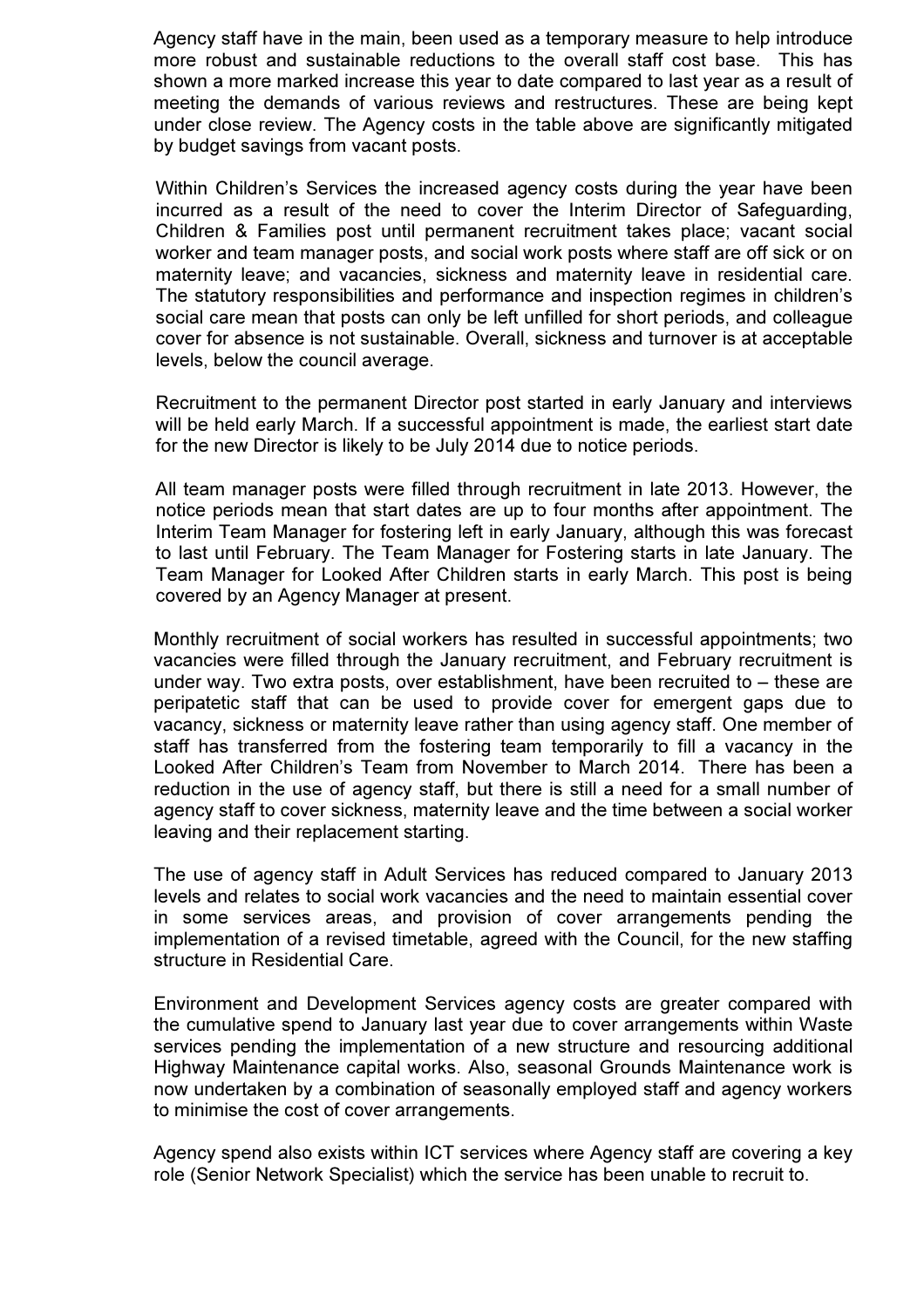## **Consultancy**

| <b>Directorate</b>                                      | <b>Outturn</b><br>2012/13 | <b>Cumulative</b><br>to Jan 2013 | <b>Cumulative</b><br>to Jan 2014 |  |
|---------------------------------------------------------|---------------------------|----------------------------------|----------------------------------|--|
|                                                         | £'000                     | £'000                            | £'000                            |  |
| Children & Young People's<br><b>Services</b>            | 338                       | 260                              | 183                              |  |
| Neighbourhoods & Adult<br><b>Services</b>               | 0                         | 0                                | 47                               |  |
| <b>Environment &amp; Development</b><br><b>Services</b> | 108                       | 34                               | 146                              |  |
| <b>Resources</b>                                        |                           |                                  | 24                               |  |
| <b>TOTAL</b>                                            | 447                       | 295                              | 400                              |  |

Consultancy spend within Children's Services for the first 10 months of 2013/14 has reduced considerably when compared with the same period last year. The consultancy expenditure predominantly relates to the School Effectiveness Service and services funded by external funding. School Effectiveness consultancy costs are funded from a combination of revenue budget, Dedicated Schools Grant (DSG) and earned income from Schools.

NAS Consultancy spend is within Neighbourhoods services and is in respect of Green Deal Housing energy advice and help to improve employment outcomes/prospects of future employment for long-term unemployed individuals. This spend is largely grant funded.

Consultancy costs within EDS predominantly relate to review of potential development sites and transportation links within the Local Development Plan.

Consultancy spend within the Resources Directorate is predominantly in respect of Legal Services associated with the investigation into sexual exploitation of children and specialist ICT Services.

| <b>Directorate</b>                                      | <b>Outturn</b><br>2012/13 | <b>Cumulative</b><br>to Jan 2013 | <b>Cumulative</b><br>to Jan 2014 |  |
|---------------------------------------------------------|---------------------------|----------------------------------|----------------------------------|--|
|                                                         | £'000                     | £'000                            | £'000                            |  |
| Children & Young People's<br><b>Services</b>            | 84                        | 75                               | 104                              |  |
| Neighbourhoods & Adult<br><b>Services</b>               | 403                       | 330                              | 328                              |  |
| <b>Environment &amp; Development</b><br><b>Services</b> | 499                       | 380                              | 442                              |  |
| <b>Resources</b>                                        | 139                       | 120                              | 115                              |  |
| <b>TOTAL</b>                                            | 1,125                     | 905                              | 989                              |  |

#### Non-Contractual Overtime

Children's Services overtime is largely in respect of safeguarding in residential care homes. OfSTED requirements are that, if possible, agency staff are not used to cover vacancies, hence the reliance on overtime in the short term pending newly recruited staff taking up post.

Overtime spend within Adult Services is mainly due to the need to maintain statutory staffing levels in residential, home care, day care services and social work posts and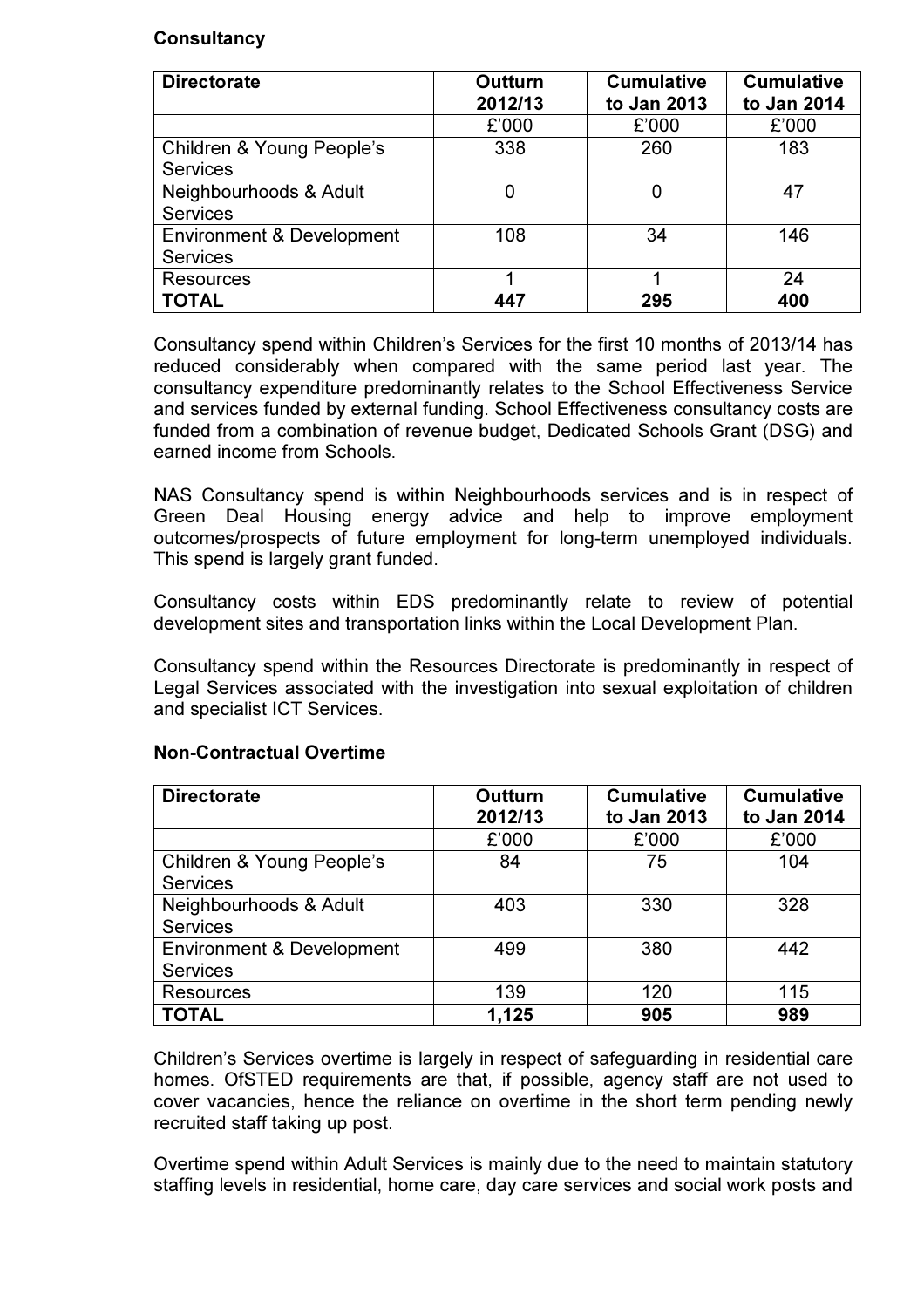represents cover for sickness and time delays for notice periods when recruiting to vacant posts.

Environment and Development Services overtime spend is predominantly in respect of Streetpride Services – Highways, Network Maintenance, Street Lighting, Street Cleansing and Grounds Maintenance where work is often undertaken at times to avoid inconvenience and danger to the public. Planning and Regeneration Services and Waste Management Services for sickness and holiday cover. The Environment & Development Services overtime cost to end of January also includes provision of cover within Facilities Services (+£24k).

The Resources Directorate's overtime is predominantly in respect of Revenues and Benefits associated with the service carrying a number of vacancies and significant workload pressures primarily brought about by welfare reform changes that are resulting in additional customer contact and income collection and recovery activity (£63k), maintaining ICT services (£30k), maintaining Financial systems (£1k), HR and Payroll Services (£7k), and Town Hall attendants (£14k).

#### 7.5 Collection Fund

Council Tax: Based on the first 10 months of 2013/14 collection rates indicate that the Council is broadly on target to achieve the budgeted level of Council Tax - £78.3m. (97% Collection Rate).

Business Rates: The Council is currently on target to collect the budgeted level of business rates (£34.304m) as confirmed by a mid-year return for the DCLG. (97% budgeted Collection Rate).

This would be a considerable achievement – with regard to business rates, as previously reported, there has been considerable uncertainty over the number and value of appeals - particularly those backdated to earlier years – which can have a significant impact on the level of rates collectable going forward. Details of the number and value of appeals are held by the VOA which has only recently made this information available to authorities.

#### 8. Finance

The financial issues are discussed in section 7 above.

Management actions need to be identified and implemented across all Directorates to bring projected spend in line with Budget limits by the end of March 2014.

#### 9 Risks and Uncertainties

At a time of economic difficulty and tight financial constraints, managing spend in line with the Council's Budget is paramount. Careful scrutiny of expenditure and income across all services and close budget monitoring therefore remain a top priority if the Council is to deliver both its annual and medium term financial plans while sustaining its overall financial resilience.

Although both Council Tax and Business Rates collection levels are currently on target there remains a risk that this could change during the final months of the year.

The current forecast assumes that costs associated with the Winter Pressures will be contained within budget. In 2012/13 these costs exceeded budget by £466k.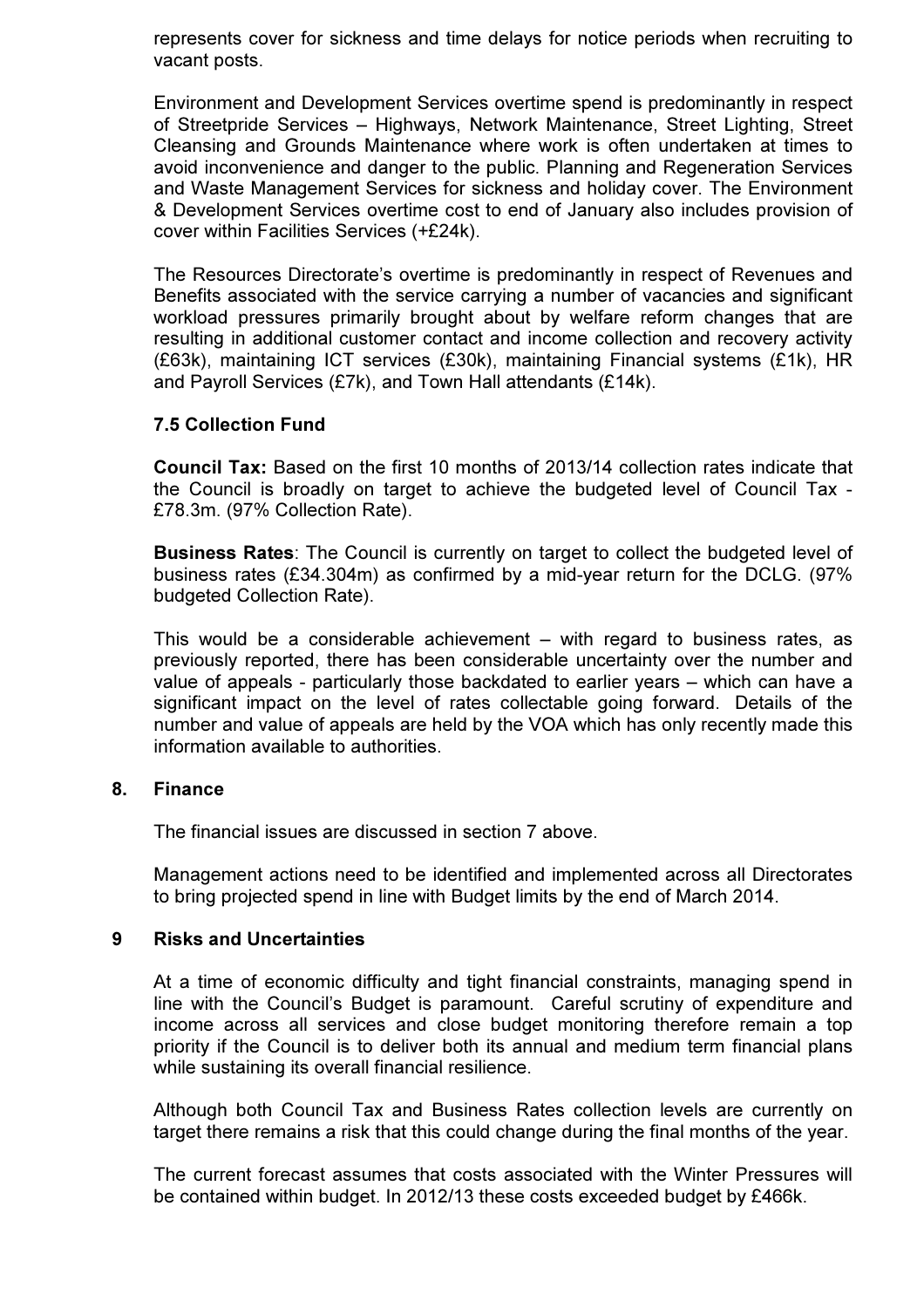# 10. Policy and Performance Agenda Implications

The delivery of the Council's Revenue Budget and Medium Term Financial Plan within the parameters agreed at the start of the current financial year is essential if the objectives of the Council's Policy agenda are to be achieved. Financial performance is a key element within the assessment of the Council's overall performance framework.

# 11. Background Papers and Consultation

- November Revenue Budget Monitoring Report Cabinet December 2013
- Revenue Budget and Council Tax for 2013/14 Report to Council 6th March 2013.
- Strategic Directors and Service Directors of the Council

Contact Name: Stuart Booth, Director of Financial Services, ext. 22034 Stuart.Booth@Rotherham.gov.uk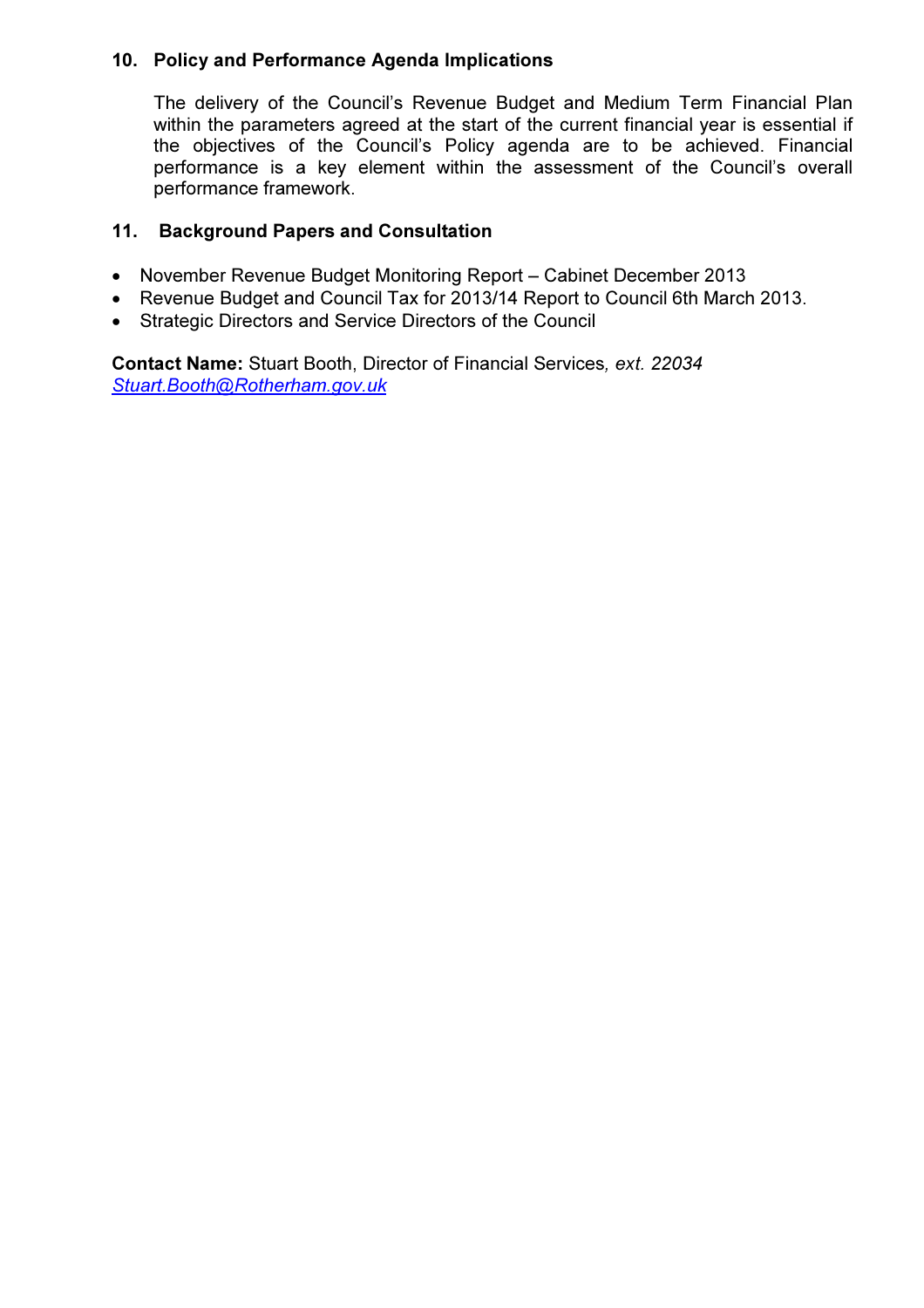# Key reasons for forecast over / underspends

# Children & Young People's Services (+£1.124m forecast overspend)

The key factors contributing to the forecast overspend are:

## School Effectiveness (-£23k forecast underspend)

Rockingham PDC is currently projecting to achieve £1k of additional income over its £33k target & the School Effectiveness Service has had delays in filling vacancies resulting in a £22k underspend.

## Special Education Provision (-£53k forecast underspend)

Forecast overspends on Education Welfare (+£3k) due to loss of academy income caused by a change in legislation, SEN Assessment/Admissions Team (+£22k) due to additional hours to cover sickness & additional printing and SEN Complex Needs placements (+£1k) are all offset by staff savings, some of which are from Voluntary Early Retirement/Voluntary Severance, Learning Support Service (-£14k), Children in Public Care (-£10k), Parent Partnership (-£11k) and Education Psychology Service (-£44k).

## Safeguarding, Children and Families Service Wide (+£60k forecast overspend)

The forecast over spend on legal fees (+£81k) due largely to an increase in court fees notified to us in July 2013, Agency costs (+£9k) and inspection consultancy costs (+£38K) is partially offset by staff cost savings (-£68k) in Business Support.

## Child Protection Teams (+£44k forecast overspend)

This forecast overspend is due to confirmation of a reduction in the DSG contribution from schools.

#### Children in Need Social Work Teams (+£181k forecast overspend)

This forecast overspend is in respect of Agency staff costs & additional staff appointments within the Children in Need North team & the Borough Wide team (+£155k) and a charge for call handling for the Out of Hours Team (+£46K) offset with staff cost savings from the Early Intervention teams (-£16k) & the Children in Need South team (-£4k).

# Looked After Children (+£1,422k forecast overspend)

The service is forecasting an overspend mainly due to the cost of out of authority residential placements (+£1,605k), remand placements (+£180k) and independent fostering placements (+£254k). Further details of placements are below: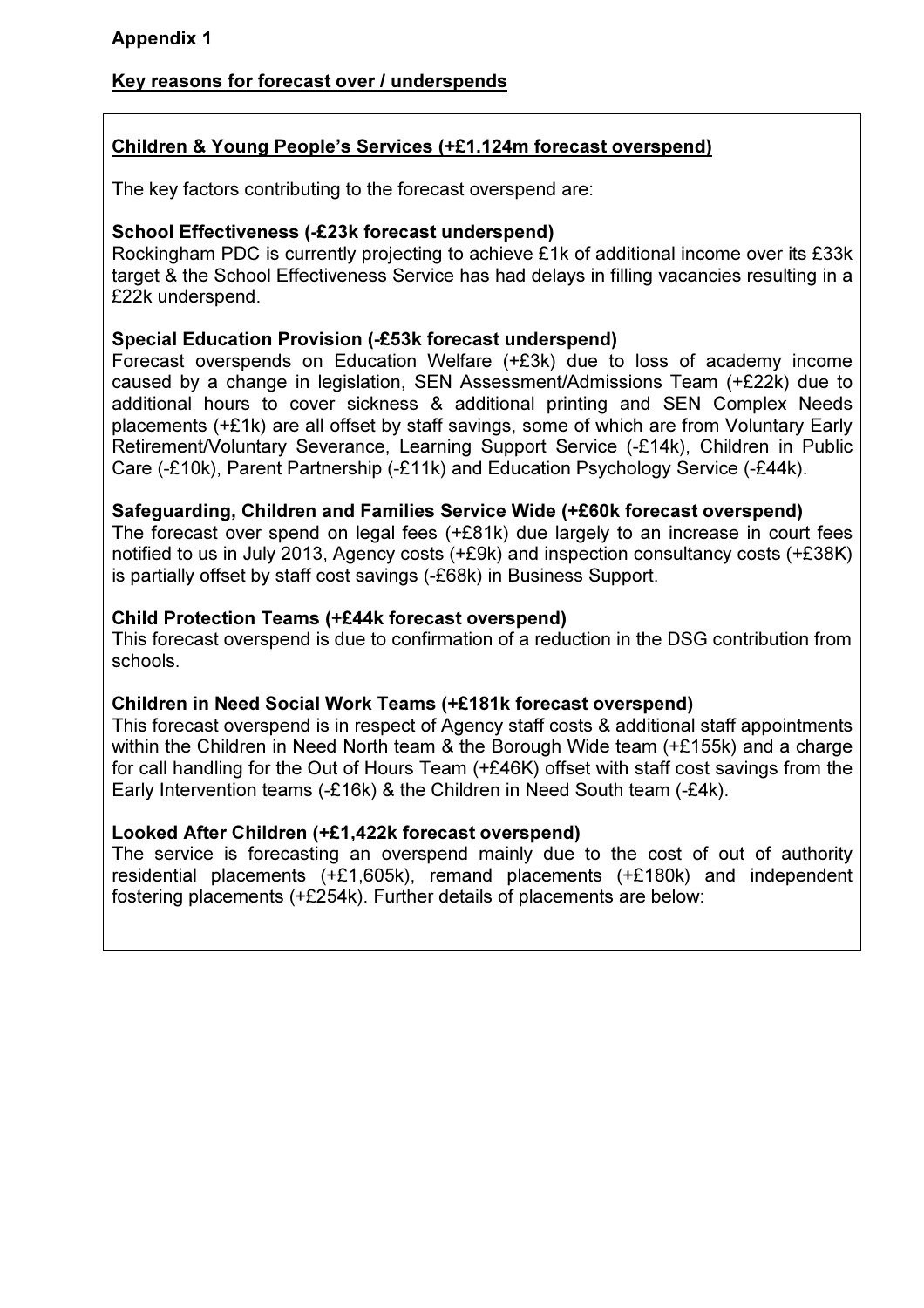|                                            | 2011/12              |            | 2012/13              |            | 2013/14 as at $31st$ January                                                                                      |            |                                 |
|--------------------------------------------|----------------------|------------|----------------------|------------|-------------------------------------------------------------------------------------------------------------------|------------|---------------------------------|
|                                            | Average              | Average    | Average              | Average    | Average No.                                                                                                       | Average    | Actual                          |
|                                            | No. of               | Cost of    | No. of               | Cost of    | οf                                                                                                                | Cost of    | Number of                       |
| <b>Placement Type</b>                      | placements Placement |            | placements Placement |            |                                                                                                                   |            | placements Placement placements |
|                                            |                      | £ per week |                      | £ per week |                                                                                                                   | £ per week |                                 |
| Out of Authority Residential               | 18                   | 3,022      | 21.1                 | 3,206      | 24.3                                                                                                              | 3,191      | 29                              |
| R1 Accommodation only U/A                  |                      | U/A        | U/A                  | U/A        | U/A                                                                                                               | U/A        | 8                               |
| R1 Accommodation & additional staffing U/A |                      | U/A        | U/A                  | U/A        | U/A                                                                                                               | U/A        | 3                               |
| R2 Accommodation & therapy U/A             |                      | U/A        | U/A                  | U/A        | U/A                                                                                                               | U/A        | 10                              |
| R3 Accommodation, therapy & education U/A  |                      | U/A        | U/A                  | U/A        | U/A                                                                                                               | U/A        | 5                               |
| R4 Parent & Baby U/A                       |                      | U/A        | U/A                  | U/A        | U/A                                                                                                               | U/A        | 0                               |
| Secure U/A                                 |                      | U/A        | U/A                  | U/A        | U/A                                                                                                               | <b>U/A</b> | 3                               |
| Remand U/A                                 |                      | <b>U/A</b> | U/A                  | U/A        | 1.7                                                                                                               | 2,873      | 0                               |
| <b>Independent Fostering Agencies</b>      | 125                  | 887        | 121                  | 874        | 107.5                                                                                                             | 883        | 105                             |
| Standard U/A                               |                      | U/A        | 74.8                 | 745        | 66.7                                                                                                              | 762        | 63                              |
| Complex U/A                                |                      | U/A        | 27.2                 | 938        | 23.3                                                                                                              | 1,177      | 29                              |
| Specialist U/A                             |                      | U/A        | 19                   | 1,287      | 17.5                                                                                                              | 955        | 13                              |
| <b>In-house Fostering</b>                  | 158.8                | 230        | 162                  | 246        | 165.5                                                                                                             | 249        | 161                             |
|                                            |                      |            |                      |            | All 2008 THAT THE STATE IS THE CHARGE OF THE CONTRACT CARDS AND THE CHARGE IN A STATE OF THE CHARGE IS AN INCOME. |            |                                 |

This detailed breakdown was unavailable at the time but will be in the future

# Out of Authority Residential Care

- The number of children in residential out of authority placements as at end of January 2014 is 29 (no change since December but an increase of 4 since 31 March 2013).
- Due to the increasing complexity of children's needs being admitted into residential out of authority placements & despite successful negotiations by the Commissioning team to minimise the cost of these placements, the average cost per week of these placements has increased from £3,022 in 2011/12 to £3,191 currently – an increase of 5.6%.
- The average number of placements in the same period has risen by 6.3 (35%)
- From 1 April 2013 children's remand placements are fully funded by the Local Authority & RMBC was provided with a national grant of £78k to cover these additional costs. The cost of these placements in 2013/14 so far is £258k, which shows that the grant was grossly inadequate. There are currently no remand placements.

# Independent Fostering Agencies

- The number of children in Independent Foster Care as at end January 2014 is 105 (no change since December & a reduction of 8 since the end of March 2013).
- The average weekly cost of a placement has reduced by an average of £4 or 0.5% since 2011/12.
- The average number of placements during the same period has decreased by 17.5 (14%)

#### In-house Fostering

- The number of children in in-house fostering placements as at end of January is 161 (an increase of 13 since December & a reduction of 10 since the end of March 2013).
- The average weekly cost of a placement has risen by an average of £19 or 8% since 2011/12.
- The average number of placements during the same period has increased by 6.7 (4%)

The number of looked after children was 386 at end of January, an increase of 14 since December but a reduction of 9 since the end of March 2013.

Additional overspends in this area are (+£28k) Consultancy costs to review health care contributions towards children's continuing health care needs, (+£12k) court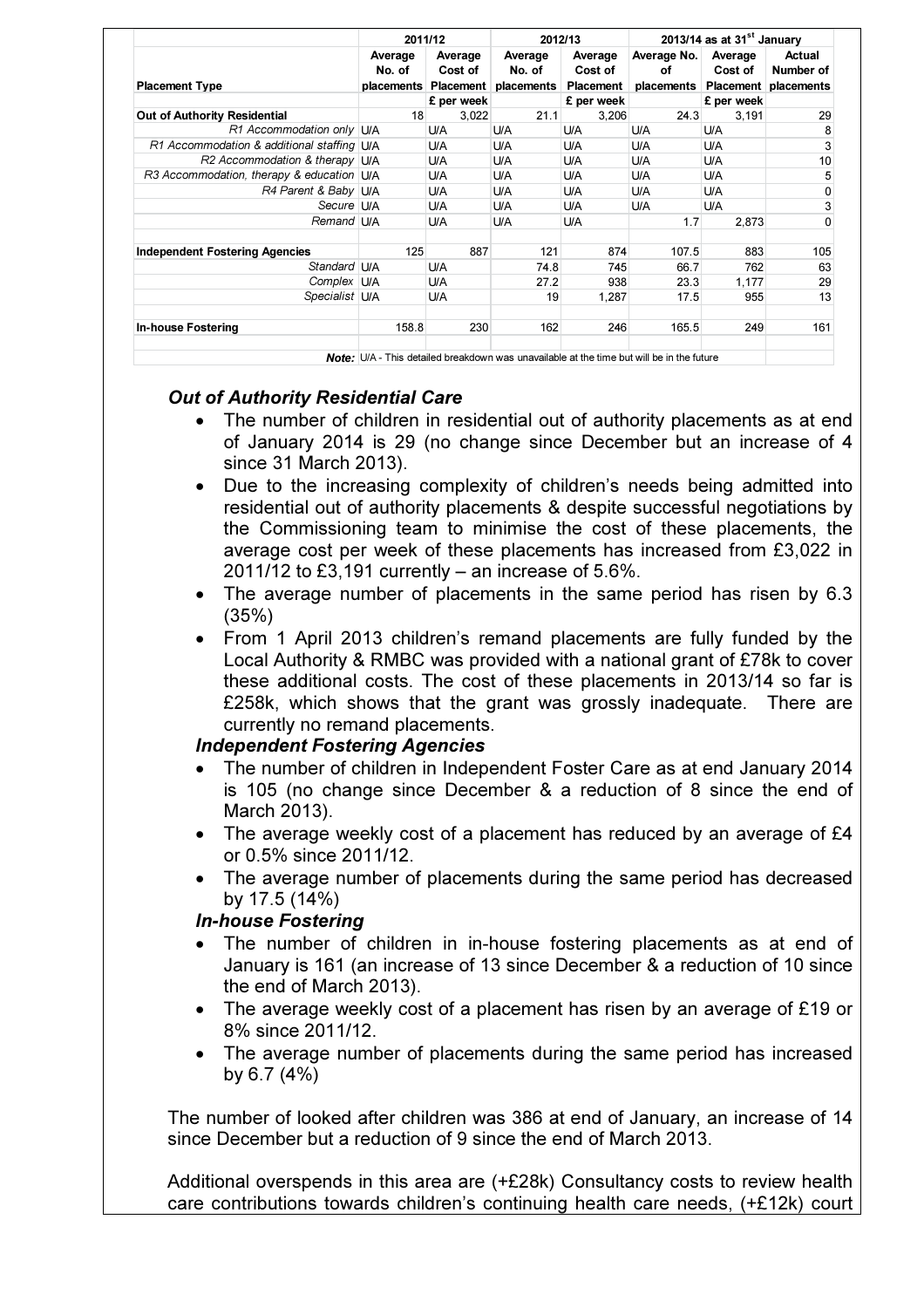ordered care package. These pressures are partially offset by projected underspends in Children's Homes (-£114k) mainly due to not staffing the Silverwood annexe, Fostering Services (-£220k) due to a forecast underspend on fostering allowances & equipment, Residence Orders & Families together placements, (-£151k) due to the re-profiling of adoption placements and the impact of this on inter-agency adoption costs & maximising grants, (-£63k) reduced use of transport for LAC children & (-£109k) in Leaving Care on accommodation costs & a reduction in the number of weekly payments.

#### Disability Services (+£86k forecast overspend)

This service is now forecasting an overspend mainly due to overtime & agency costs at Cherry Tree & Liberty residential homes due to the need to cover sickness & vacancies (+£69k), and an overspend on Direct Payments (+£88k) partially offset by forecast staff costs underspends within the Disability Team (-£71k). The forecast overspend on Direct Payments is due to providing carers to support families with children with extremely complex needs which would otherwise require Out of Authority residential placements at a much higher cost.

## Remaining CYPS Services (-£593k forecast underspend)

The overall CYPS overspend is also partially offset by projected under spends on Pension costs (-£17k) due to a reduction in numbers receiving pension payments, (- £313k) due to ceasing non-essential spend & reallocation of funding in the Early Years' service, (-£255k) staff cost savings, ceasing non-essential spend & maximising grants in the Integrated Youth Support Service and a further contribution from the Education Catering Service (-£8k).

# Environment & Development Services (+£449k forecast overspend)

The above forecast overspend now shows the Winter Pressures budget as +£291k overspent to the end of the financial year. In 2012/13 these costs exceeded budget by +£466k.

# Streetpride ( +£51k forecast overspend)

Network Management is projecting a pressure of +£326k.

Network Management is now showing a projected pressure for winter maintenance (+£291k) month. Parking continues to report a pressure of (+£176k) which is mainly due to a shortfall on income recovery where income targets were inflated on Parking Services budgets by 2.5%. Other service pressures (+£4k) within Drainage. These are being offset by increased income from Streetworks and Enforcements (-£56k) and reduced Street Lighting energy costs (-£45k), and reduced costs on Highways Maintenance (-£41k) and in Public Rights of Way (-£3k).

#### Waste Services -£6k

Waste Management services have pressures primarily on income from sale of recyclables as a result of a general reduction in waste volumes, and from commercial waste contracts which are still less than budgeted following the downturn in economic activity. Current projections show a pressure of (+£284k), but Waste Disposal is projecting to be underspent by (-£252k) based on known changes to tipping locations, fluctuations in waste streams and an underspend of (-£38k) on the Waste PFI project.

Corporate Transport Unit is showing a forecast saving of -£278k mainly due to expected reduced costs on Home to School Transport (-£177k) and (-£49k) saving on operator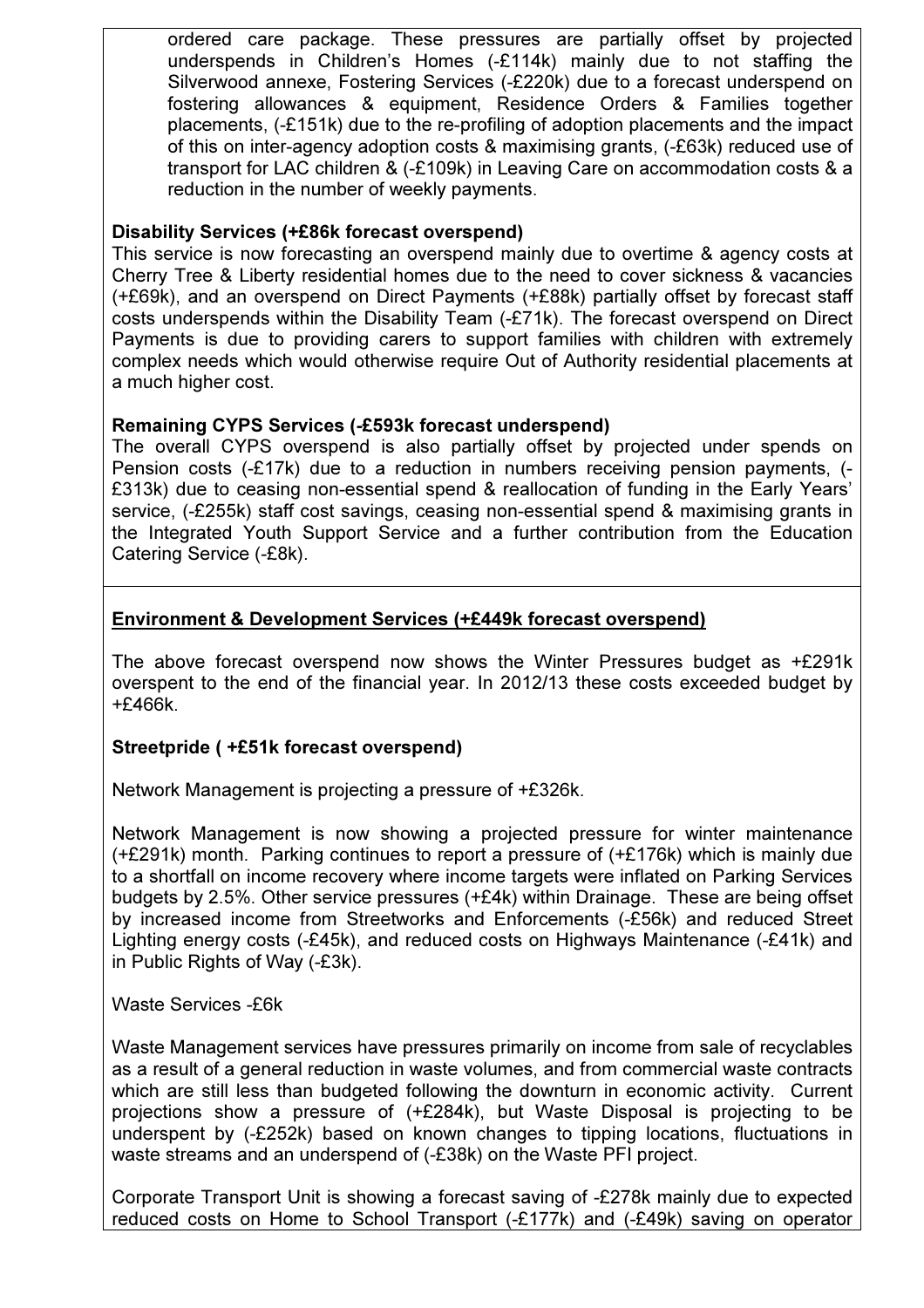licences and receipt of operator grant payments A surplus on Stores is still anticipated - £52k as a result of the materials issued, in the main for Street Lighting schemes.

Leisure and Green Spaces +£83k.

Green Spaces position now shows a pressure +£83k; (+£34k) allotments saving proposal, +£113k Country Parks due to VAT issue (this position has potential to worsen as further VAT adjustments required for RVCP income train/playdales/watersports,(+ £9k) Sports Development late implementation of Stadium saving and (+£2k) on Landscape Design. These pressures are being partially mitigated by savings in recreational grounds (-£61k), (-£8k) on Trees & Woodlands due to increase in works and (-£6k) on LGS Management and Admin. due to a vacant post, moratorium and savings on Project Development as fewer projects than anticipated.

Across the rest of Streetpride services an improved position is being reported, -£158k partially due to increased income from current transportation and highways work which is offsetting some pressures within Community Services, mainly due to increased pressures regarding fly-tipping and a shortfall in income within grounds maintenance totalling +£84k.

#### Regeneration, Planning, Customer and Cultural Services (+£399k forecast overspend)

At April – December +£457k overspend was reported. Budgets from Policy and Partnerships are now showing within this Service Area. The details below are the key pressures as at the end of January:

Regeneration and Planning (+£280k) :

The key pressures within Regeneration and Planning are : (+£367k) from Planning due to reduced income from planning applications, additional required spend on the Local Development Plan and a VAT payment due from previous years, resulting from an audit. Smaller pressures are reported from Markets (+£59k), and a pressure on projects has been caused by reduced grant funding (+£12k). These are being partially offset by identified savings (-£103k) from higher than expected occupancy levels at the Business Centres and further savings of (-£55k) from other areas.

Customer and Cultural Services (+£119k) :

Within Customer Services there remains an unachievable saving from 2012/13 of (+£80k) and a further (+£110k) from the 2013/14 savings proposals and further pressures within the Customer Contact Centre (+£36k), Customer Services (+£21k) and Cashiers are reporting (+£36k) due to increased charges from use of pay point and post offices for receipt of income. There are some savings across Customer Services due to release of staffing and the moratorium (-£31k).

The change in venue for celebratory services did create a financial pressure which has now been fully mitigated by some staff savings and the impact of the moratorium across Heritage Services. A further saving of (-£5k) is being shown on museum stores having vacated a site earlier than anticipated. Across Theatres and Arts there is a combined saving of (-£90k), due to some salaries savings, additional income at the Theatre. Within Library Services due to the moratorium and staff leaving under the voluntary severance scheme further savings have been declared totalling (-£38k).

All the pressures continue to be reviewed, and wherever possible, the budget holders will look to reduce any costs to mitigate the forecast overspend.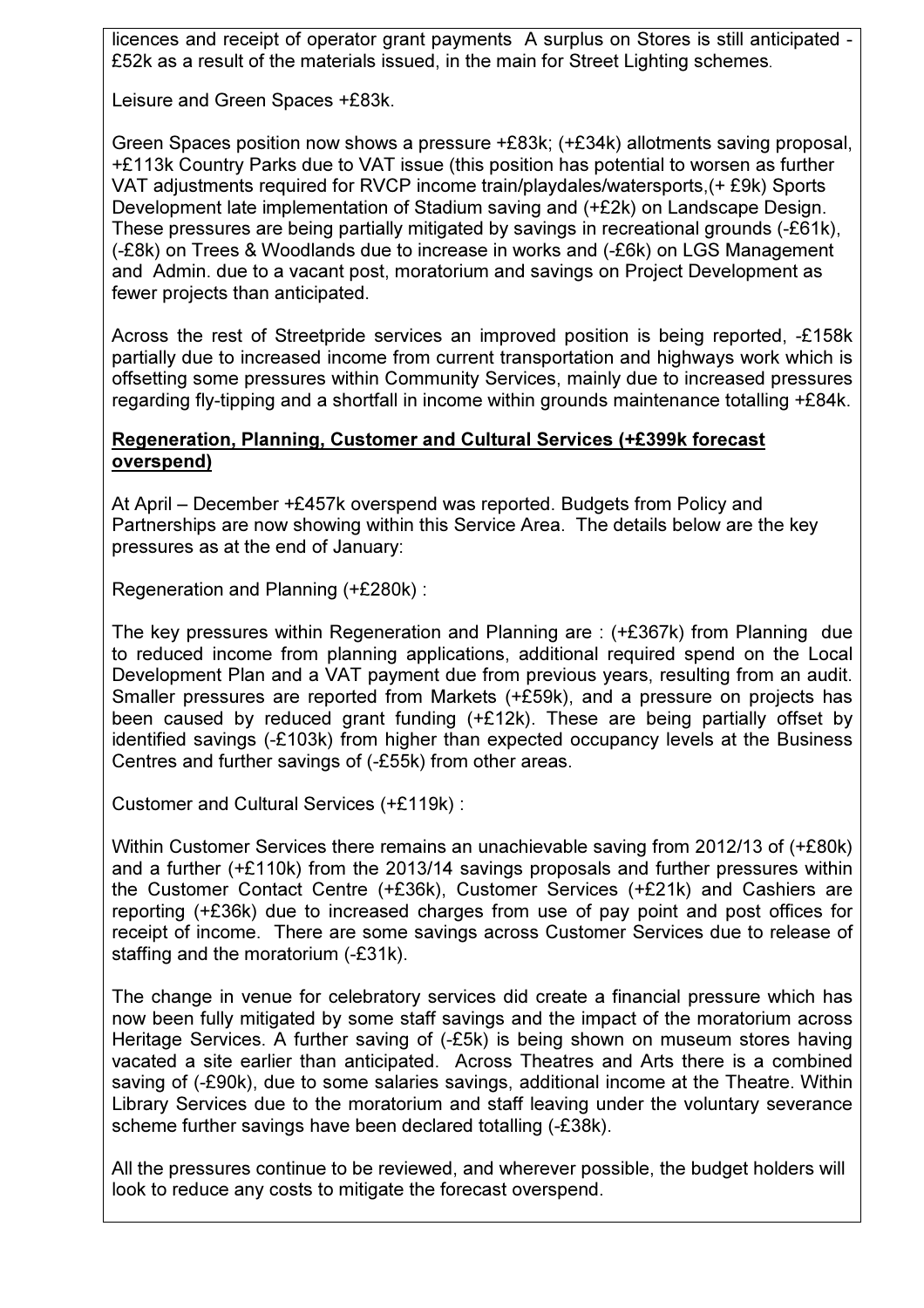# Business Unit -£60k

The service are now reporting an underspend due to a decision being made to implement a reduced training programme -£43k. Further surplus is being released from staff savings -£7k, and reduced spend as a result of the moratorium across the service, -£10k.

# Communications +£1k

The pressures within this Service are around staffing (+£20k) within the Communications Team and some non-pay costs (+£5k) re Bridgegate. These costs are being mitigated due to additional external income for ICT Design Studio (-£10k) and Rotherham Show (- £2k), and further savings of (-£12k) due to the imposed moratorium on spend.

## Asset Management, Audit and Insurance(+£58k)

There are pressures across the Asset Management service: unbudgeted property disposal fees (+£37k), Land & Property income under-recovery (+£73k), operational costs of Community Buildings (+£29k), increased accommodation costs, including energy, (+£30k), and Internal Audit (+£15k). Further savings have been declared within Facilities Services (-£88k), Design and Corporate Projects (-£27k) and Emergency Planning (- £11k). Identified pressures on the Land Bank are being reported centrally.

## Neighbourhoods & Adult Services (+£124k forecast overspend) and Public Health Services (Balanced budget)

Adult Services are currently forecasting an overspend of +£538k. The key underlying budget pressures include:

## Older People (+£652k)

Forecast over spend on In-House Residential Care due to delays in implementing the 2013/14 budget savings target (+£201k), increase in Direct Payments over budget (+£645k) and overall forecast over spend on Domiciliary Care services (+£488k) due to an increase in demand for independent sector care.

These is also a forecast overspend on independent sector residential and nursing care (+£1.155m) due less Continuing Health Care income pressures and due to lower than expected discharges than forecast (78 additional clients in placement than budgeted), this is after additional income from property charges is being received. These pressures are being partially reduced by a number of forecast underspends including: planned delays in developing dementia services (-£310k), carers breaks (-£183k) and additional income and delays in enhancements in Rothercare and equipment (-£292k). Higher than anticipated staff turnover within Assessment & Care Management and community support plus additional income from Health including funding for winter pressures (-£897k), staff vacancies within Day Care services (-£84k), additional income in Extra Care Housing (- £19k) and Transport (-£34k) plus planned delay in recruiting to vacant posts within locality services (-£18k).

# Learning Disabilities (+£276k)

There is a forecast overspend on Day Care (+£208k) due to delays in implementation of the day care review including an increase in fees and charges, plus a recurrent budget pressure on transport. There is a forecast overspend in independent sector home care (+£94k) due to delays in meeting an agreed budget saving plus additional costs due to staff cover within In House Residential care (+£43k). Additional discharges from residential care is reducing the forecast overspend in independent residential and nursing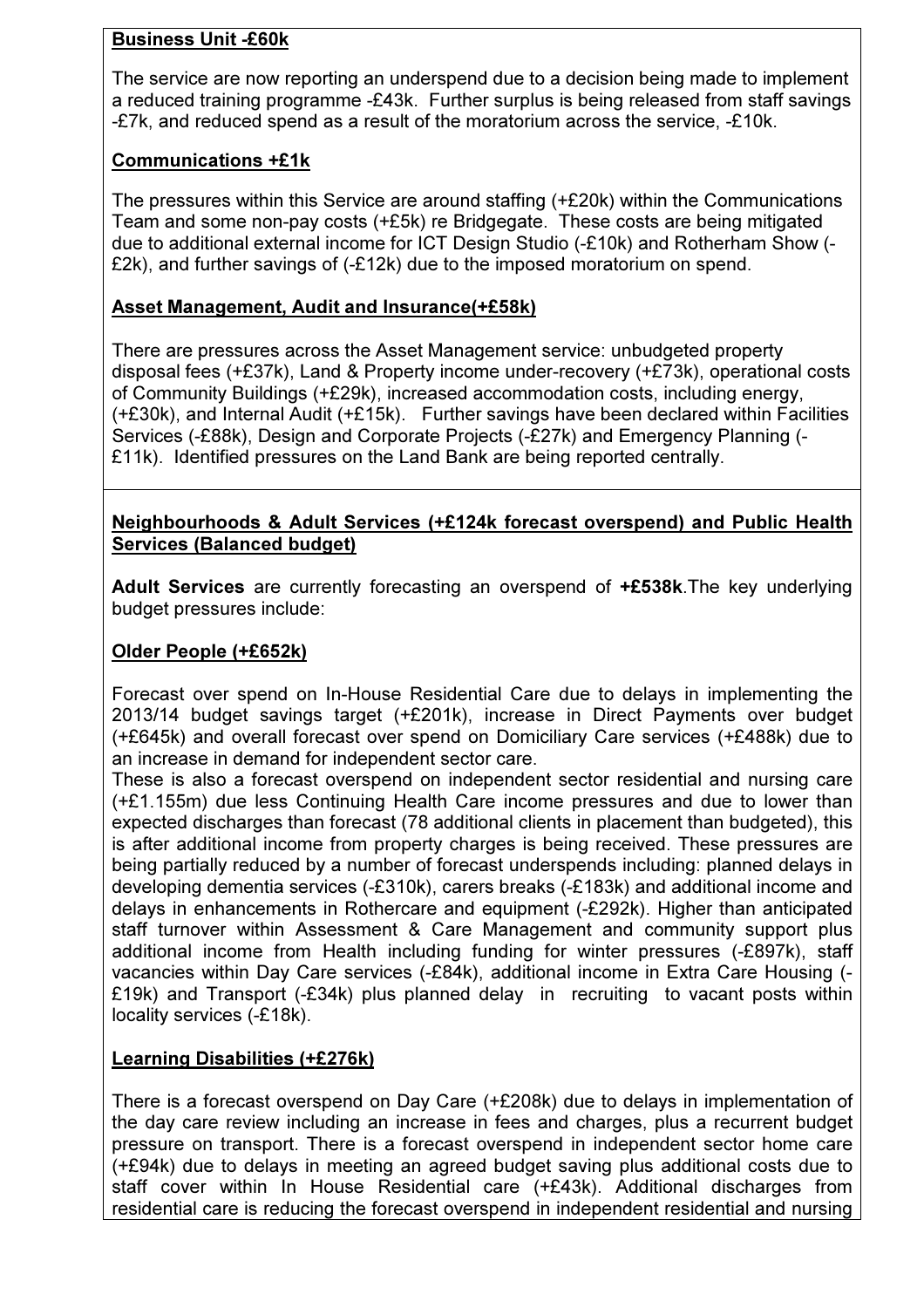care (+£41k). High cost placements within independent day care and community support are resulting in a forecast overspend of +£52k. These forecast overspends are partially mitigated by delay's in developing Supported Living schemes plus additional funding from health (-£41k), efficiency savings on Service Level Agreements (SLA's) for advice and information (-£62k), lower than expected increase in demand for direct payments (-£27k) and planned delay in recruitment within Assessment & Care Management (-£32k).

# Mental Health (-£487k)

Delays in the budget savings plan to move clients into community support services together with additional demand for direct payments have been offset by additional funding from health leaving an overall underspend of £487k.

# Physical & Sensory Disabilities (+£427k)

Further increase in demand for Direct Payments (+10 clients) together with recurrent cost pressure (+£627k) and a continued increase in demand for domiciliary care +£212k. These pressures are being partially offset by forecast underspends within residential and nursing care, day care, provision of equipment and efficiency savings on contracts (- £412k).

# Adults Safeguarding (-£120K)

Forecast overspend due to lower than expected staff turnover and use of agency support offset by additional grant funding to support domestic violence.

## Supporting People (-£104k)

Efficiency savings on subsidy contracts have already been identified against budget (- £104k).

# Adults General (-£106k)

This includes the cross cutting budgets (Workforce planning and training, and corporate charges) which are forecasting an overall underspend based on the level of charges incurred last year plus savings on training budgets and additional funding to support HIV.

# Neighbourhoods General Fund (-£252k)

The projected year end outturn position for Neighbourhoods shows a forecast under spend of (-£252k).

The main reason for the forecast underspend is higher than expected staff turnover within Trading Standards and Licensing, savings on non-pay budgets due to the moratorium on non-essential spend plus additional grant funding and income from the Dignity contract. The overall forecast underspend includes underspends within the Members Community Leadership Fund (-£16k) and Dispersed Units Trading Account (-£43k) which are likely to be subject to a request for carry-forward at the year end.

Commissioning, Policy & Performance services are forecasting an underspend of - £135k mainly in respect of staff cost savings.

Procurement Team – a forecast underspend of -£27k in respect of staff cost savings.